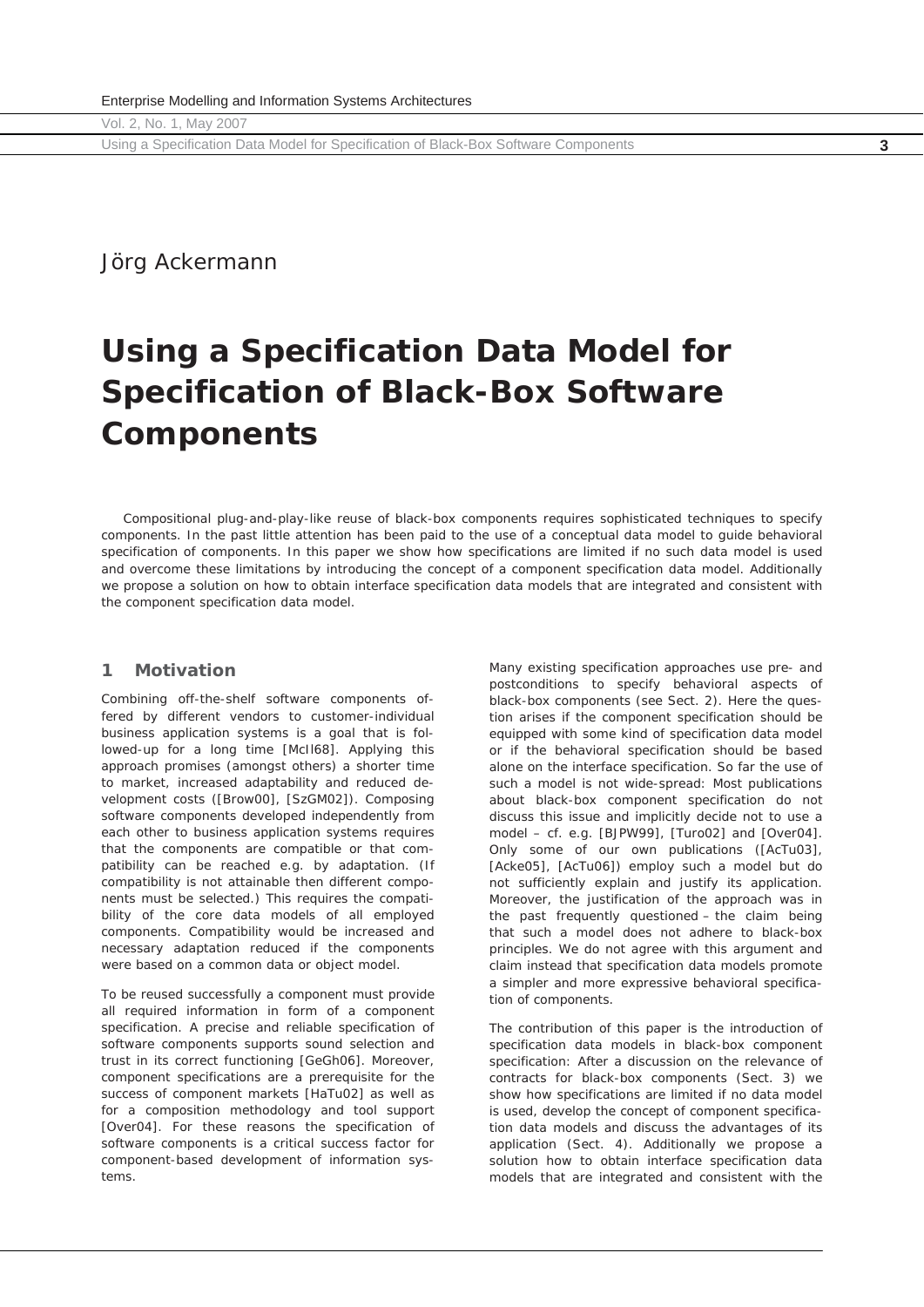|  |  | Enterprise Modelling and Information Systems Architectures |
|--|--|------------------------------------------------------------|
|  |  |                                                            |

Vol. 2, No. 1, May 2007 **4** Jörg Ackermann

component specification data model (Sect. 5). In the related work section we discuss in detail how other specification approaches deal with the question of data models and what limitations they have(Sect.6). The paper concludes with a summary (Sect. 7).

# **2 Specification of Black-Box Software Components**

The comprehensive and standardized specification of black-box software components is a critical success factor for building component-based information systems. With *specification* of a component we denote the complete, unequivocal and precise description of its external view – that is which services the component provides under which conditions [Turo02]. Currently there exists no generally accepted and supported specification standard covering all aspects relevant to component-based software engineering (CBSE). Various authors addressed specifications for specific tasks of the development process as e.g. design and implementation ([DSWi98], [ChDa01]), component adaptation [YeSt97] or component selection [HeLi01]. Approaches towards a comprehensive specification of black-box components are few and include the fourlayer model of [BJPW99], the memorandum for standardized specification of business components [Turo02] and the standardized framework for specification of software components (UnSCom) [Over04].

As a specification must comprise different aspects it is frequently divided into different specification levels. Objects to be specified include business terms, business tasks, interface signatures, behavioral and coordination constraints, non-functional attributes as well as general and commercial information. This paper focuses on the technical levels which are therefore discussed now in a bit more detail: [BJPW99], [Turo02] and [Over04] largely agree on its specification extent and use levels for signatures, behavior and coordination. The signature (or syntactic) level consists of signature lists which include definitions for types, constants, operations, exceptions and events. Frequently used notations on this level are OMG IDL [OMG02] and UML interface diagrams [OMG05c]. Agreements at behavioral level describe how the component acts in general and in borderline cases. This is achieved by defining constraints (pre- and postconditions) based on the idea of designing applications by contract [Meye92]. Most current specification approaches use the *UML Object Constraint Language* (OCL) [OMG05a] to specify behavioral aspects. Agreements at coordination level regulate the sequence in which component services may be invoked. Possible notations for this level include finite state machines [OMG05c], temporal operators [CoTu01] or Petri-Nets [Petr62].

Interface and behavioral specifications are now illustrated by a simplified exemplary component *SalesOrderProcessing* which will be used as example throughout the paper. The business task of the component is to manage sales orders and customer data. The component provides two interfaces *ISalesOrder* and *ICustomer* and has a required interface *IStockBooking*. Using a UML component diagram [OMG05c] an overview of the component and its interfaces is given in Figure 1.

Using again UML the component interfaces are specified in detail in Figure 2. The interface *ISalesOrder* features operations to create, check and cancel sales orders. Similarly the interface *ICustomer* enables to create, change and retrieve customer data. In order to decide if a sales order can be accepted, the component needs product stock information from another component which is accessed via the required interface *IStockBooking*. All interface specifications refer to data types which are also part of Figure 2.

In addition to the interface signatures, a component specification must describe the components behavior. This is achieved by defining constraints (preand postconditions) using UML OCL. An exemplary constraint is depicted in Figure 3: First the context of the constraint is defined – in our case the constraint is valid for the interface operation *ISales-Order.check*. The keyword *post* indicates that the constraint is a postcondition. The constraint expression guarantees that after performing the operation the status of the sales order is either accepted or rejected.

*Figure 1: Component SalesOrderProcessing* 

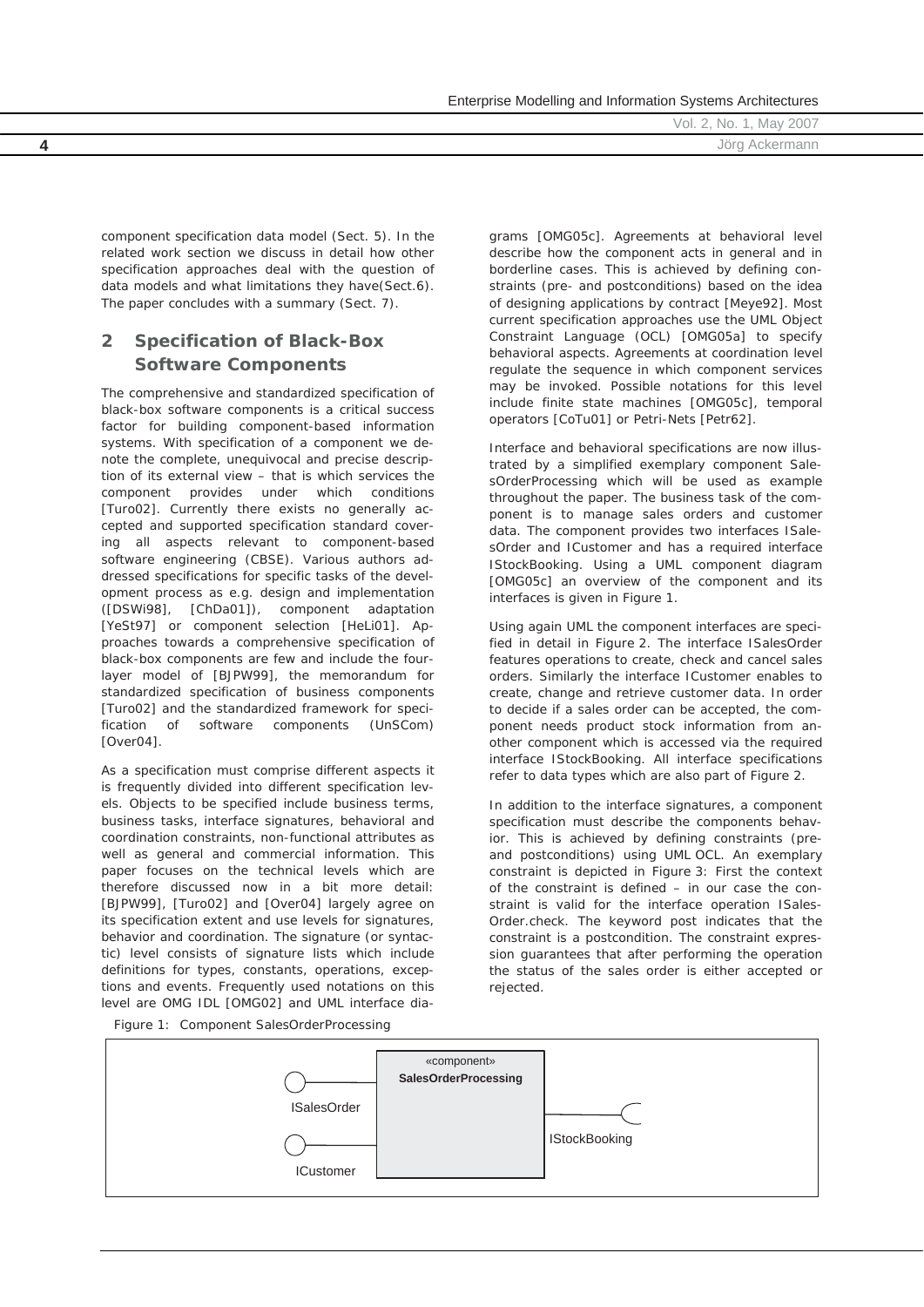Using a Specification Data Model for Specification of Black-Box Software Components **5**



*Figure 2: Interface specification for component SalesOrderProcessing* 

#### **3 Black-Box Reuse and Contracts**

Reusing a software component black-box means that information about the component is only available from its interfaces and its specification. In difference to that are situations where the component implementation can be studied (glass-box) or even manipulated (white-box) [SzGM02]. In the latter cases it frequently occurs that component users rely on internal implementation details – if the component provider changes such details the client will break. Therefore most authors recommend reusing software components in a black-box fashion ([McII68], [Bosc97], [DSWi98], [SzGM02]).

The component specification, which serves as a contract between component provider and component user, is aimed at providing all necessary information about a black-box component. Such a contract specifies the components functionality and must include all information necessary for using the component correctly – any information not included is not guaranteed and considered an internal implementation detail. A component user is obliged to rely on the contract only and must not use information outside of it.

In return, the component provider can only make changes that do not invalidate the contract. In this way the component specification regulates the relationship between provider and user of a component and protects both sides from undesired expectations.

Here the issue arises, if information about the components data structure shall be part of the contract or not. Such information is often misused in whitebox reuse – resulting in sacrificing the benefits of encapsulation. This has motivated the frequent conclusion not to reveal any information about the data structure. However, in our opinion this is not a coercive conclusion. Instead one must distinguish between information necessary for a component user and information not intended for a user. We will elaborate on this by discussing some examples that are based on the exemplary component introduced in Sect. 2:

When creating a new sales order via operation *ISalesOrder.create*, it is necessary to provide a customer id. The customer id for this sales order can be retrieved at a later time by using operation *ISalesOrder.getData*. An obvious and legitimate ex-

*Figure 3: Postcondition for operation ISalesOrder.check*

**context** ISalesOrder::check(orderId: string, orderStatus: OrderStatus) post: orderStatus = OrderStatus::accepted or orderStatus = OrderStatus::rejected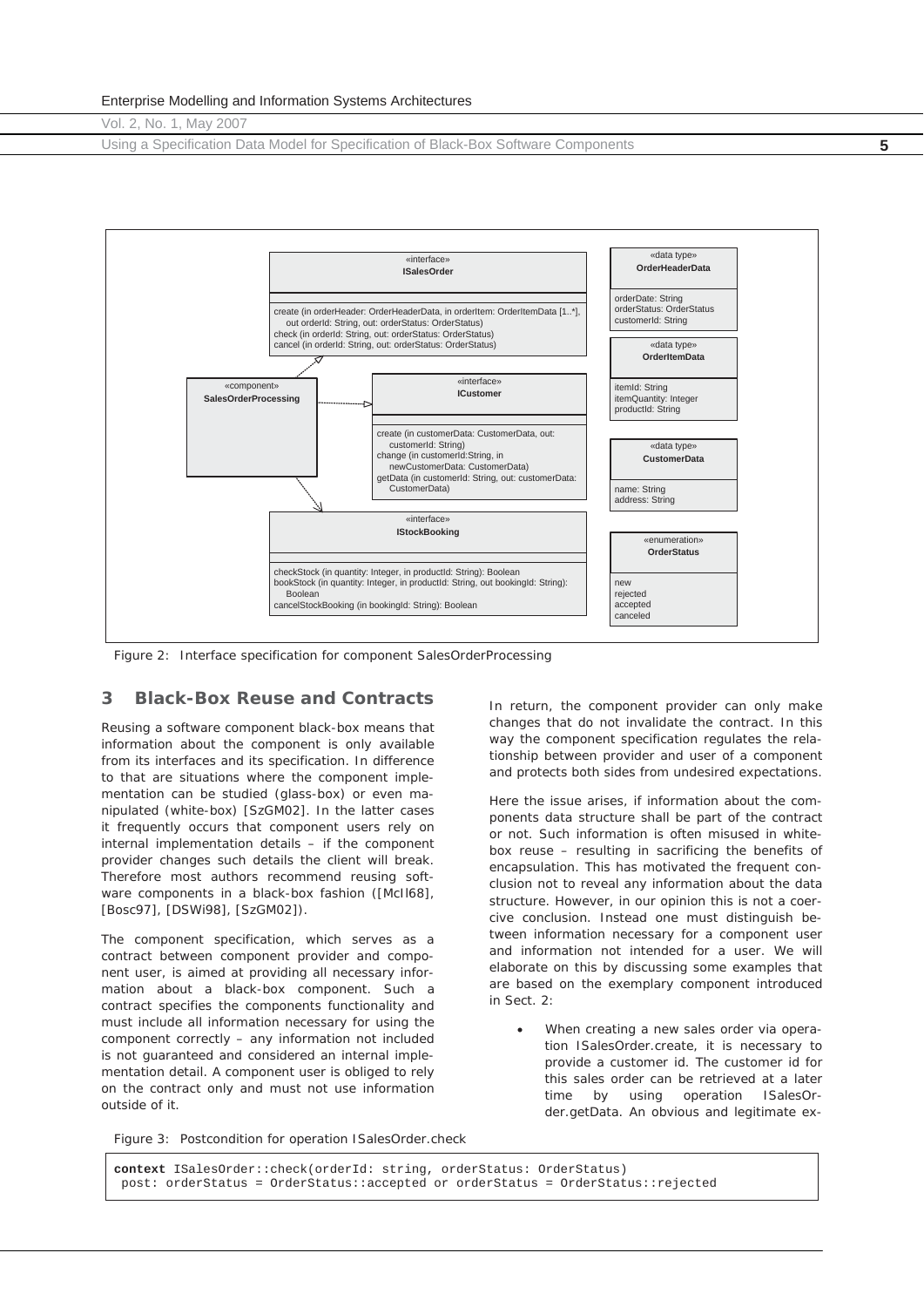|   | Vol. 2, No. 1, May 2007 |
|---|-------------------------|
| 6 | Jörg<br>Ackermann       |

pectation of a component user would be that both customer ids coincide (if no changes were made). Therefore this correspondence should be part of the contract.

- Also relevant for a component user is the multiplicity of the relationship between customers and sales orders. Suppose that the component allows each customer to have at most 10 sales orders (for whatever reason). If a client is not aware of this restriction he will break at the eleventh sales order of a customer.
- The component might assign sales order ids for newly created sales orders in a chronological way. This is a piece of information which is not necessary for a component user and can therefore be considered an implementation detail. If a client nevertheless relies on it (for instance by ordering sales orders based on id) and the component provider changes the algorithm (e.g. to number ranges based on order type) the client will break by its own fault. Note that this example shows the following: it is possible to obtain implementation details by mere observation without insight into the implementation!

These examples show that the correct reuse of a software component requires the contract to contain the right amount of information. If the contract includes too little information (e.g. information of first example is missing), a component user might either take the contract as final (and concludes that the component is useless) or is forced to make assumptions outside the contract. In the latter case it is very likely that the user makes additional assumptions that are not justified. If the contract includes too much information (e.g. information of third example is provided) the component provider unnecessarily restricts his ability to maintain and enhance the component.

To summarize, the component specification forms a contract between provider and user of a component and must provide all contract relevant information. A piece of information is called *contract relevant*, if it is necessary for a correct use of the component and if it is (as a consequence) explicitly guaranteed by the producer. Often it is necessary to include some information about the components data structure into the contract – this should be an abstraction of the internal data structure which includes only these properties that are relevant for the contract. Providing information in this way supports black-box reuse and does not contradict it.

# **4 Component Specification Data Model**

In this section we demonstrate why behavioral specifications of black-box components should be equipped with a conceptual data model. We start with discussing the limitations in the current state of behavioral specifications using OCL. After that we introduce the concept of component specification data models and show how they make behavioral specifications simpler and more expressive.

## **4.1 Current limitations for behavioral specification of black-box components**

Figure 3 showed an exemplary postcondition for the operation *ISalesOrder.check*. Besides that the operation and the interface might have the following additional constraints:

- A: Existence of a specific sales order instance required: *ISalesOrder.check* requires that the sales order with id *orderId* exists within the component. Typically this means the sales order was created earlier by operation *ISalesOrder.create* – alternatively the sales order could have been transferred to the component by initial data transfer.
- B: Dependency on status of sales order: The operation *ISalesOrder.check* can only be performed if the sales order (with id *orderId*) is in status *new*.
- C: Invariant on sales order valid for all operations: The order id plays the role of a semantic key for a sales order – that is all sales orders have a unique order id. This constraint is a requirement for operation *ISalesOrder.check* - without it the sales order to be checked might be ambiguous.

These constraints, however, *can not be expressed* adequately with OCL if only the interface specification (as shown in Figure 2) is available. To understand this we need to look closer at the component. Business components often manage business data and store them persistently. Our component *SalesOrderProcessing* manages for instance sales orders - it allows creating a sales order which is stored within the component and allows checking or canceling this sales order at a later time. (The collection of data stored by a component at a given time is sometimes referred to as the internal state of the component [ChDa01].) The constraints A - C express conditions about such business data – constraint A for example demands that the sales order with id *orderId* is known to the component. The business data managed by the component is, however, not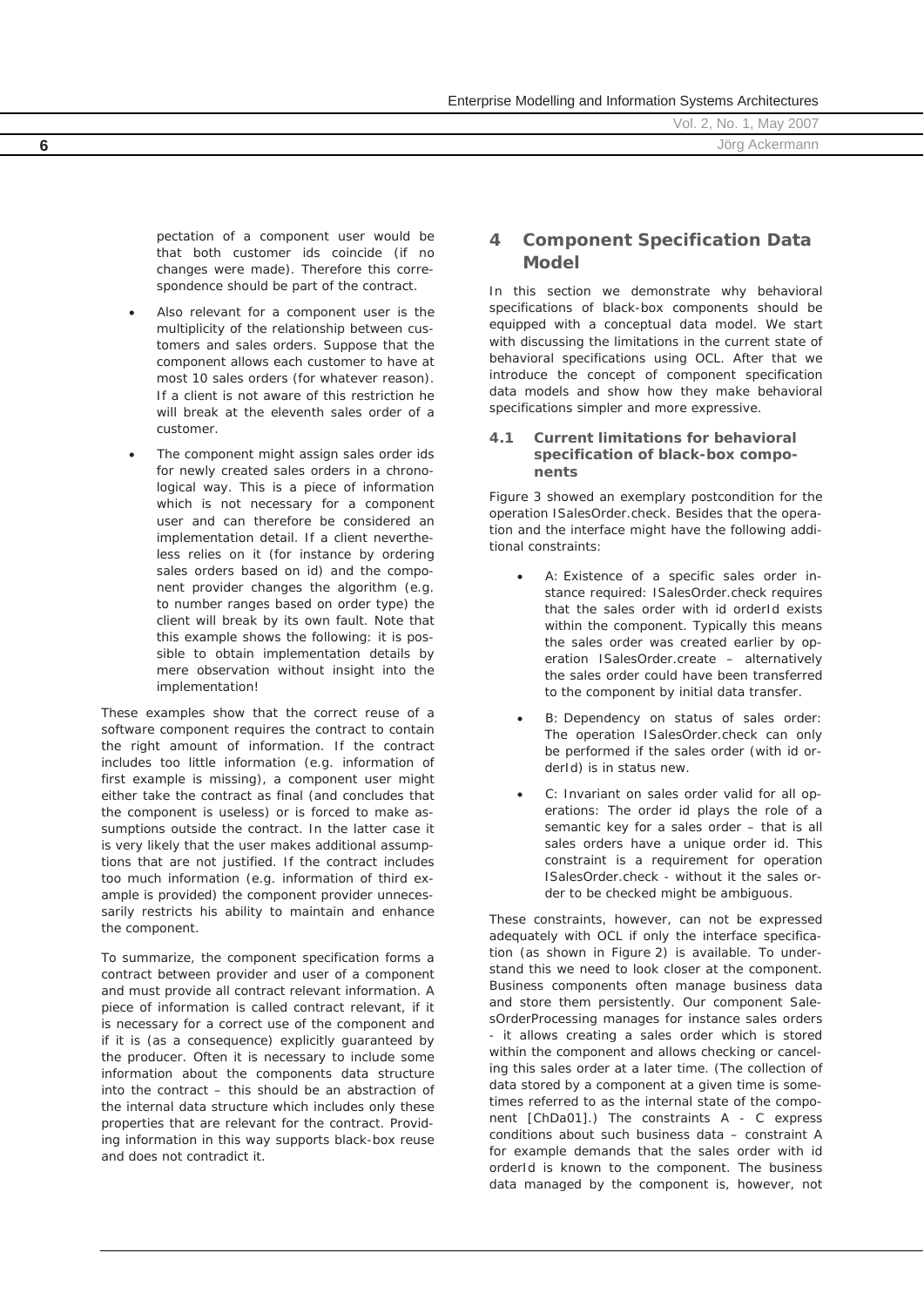Using a Specification Data Model for Specification of Black-Box Software Components **7**

represented in the interface specification in Figure 2. Note that OCL constraints always refer to a UML model and can only use elements of this model. Therefore OCL constraints based on Figure 2 can only use elements of the interface definitions (as operations and parameters) and can not refer to the business data stored by the component.

To summarize: Some behavioral constraints can not be expressed using interface specifications alone because interface specifications contain no representation of the business data managed by the component. As a consequence the behavior of business components can *not* be specified *completely* without additional means.

#### **4.2 Solution: defining a component specification data model**

To overcome these limitations one must include the business data into the component specification. For this purpose we introduce the concept of a *component specification data model* – a specific model, which is part of a component specification and which aim is to represent the business data managed by the component on a logical level. Such a model must only contain contract relevant information and does not need to correspond to the actual implementation. The model is an abstraction of the internal data structure which omits internal details and structures the data as it is seen from the outside.

A component specification data model is realized in the following way:

- x In UML 2.0 the model element *component* can have an internal view. We use this internal view to represent the business data.
- Each contract relevant business entity type is represented by a type and stands for a number of business entities. The UML metamodel element *type* is a class with the

standard stereotype «type» and is introduced for such purposes: The stereotype «type» is used to specify "a domain of objects … without defining the physical implementation of those objects." [OMG05c].

- Contract relevant properties of a business entity are described by attributes of a type and relationships between business entities are represented by associations.
- Component services are only provided by the component interfaces which are described by the interface specification. The assignment of operations to the types in the specification data model is therefore superfluous and will potentially reveal internal implementation details. (Note that in general UML types are allowed to have operations.)
- How business data is exactly represented as types, attributes and associations is a modeling decision of the person who specifies the component. Important is to include only information that shall become part of the components contract. The structure of the data model should be oriented towards the data structure in the component interfaces. In this way the specification data model will have a structure that is closer to the structure of the external visible data (instead of the internal realization), will be easier understandable from the outside and will make the resulting constraints simpler and more intuitive.
- As the specification data model is intended to enhance OCL expressiveness and to simplify OCL constraints, it is possible to include additional or redundant features into the model if this yields easier constraint definitions. For example: If the model con-

*Figure 4: Component specification data model for component SalesOrderProcessing* 

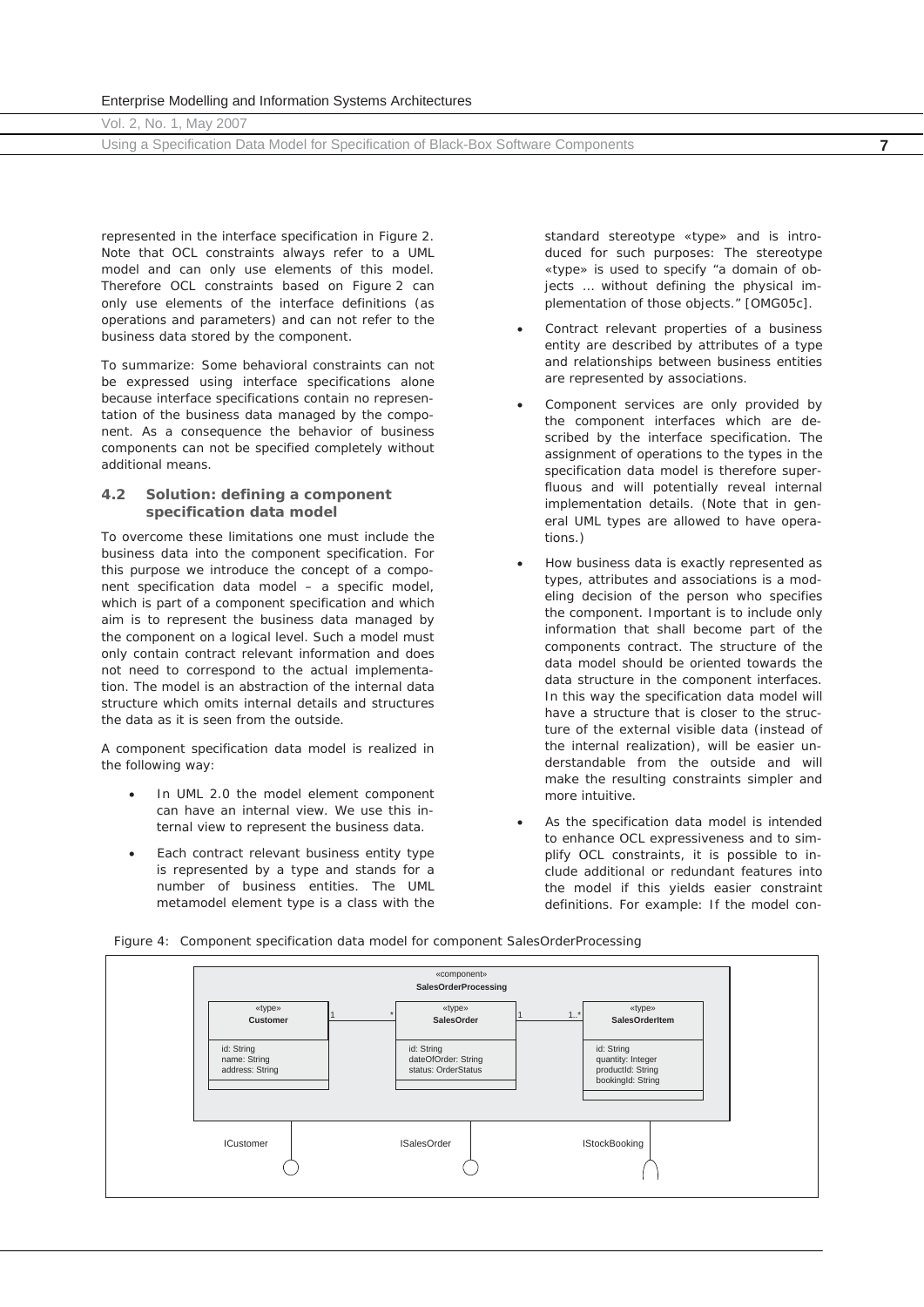Enterprise Modelling and Information Systems Architectures

Vol. 2, No. 1, May 2007 **8** Jörg Ackermann

**context** SalesOrder inv: SalesOrder.allInstances()->forAll(i1, i2 | i1 <> i2 implies i1.id <> i2.id)

*Figure 5: Invariant for type SalesOrder*

tains a complex navigation path from type A to type B and this navigation is needed in several constraints, one can define a new attribute for type A representing the navigation result. Within constraints one can now extract this feature directly from type A making the constraints much easier to write and to understand. This is in accordance with the style guidelines recommended in the standard book on OCL [WaKl99].

A component specification data model for the exemplary component *SalesOrderProcessing* is depicted in Figure 4. The model contains the types *Customer*, *SalesOrder* and *SalesOrderItem* and thus shows that the component manages an arbitrary number of sales orders, sales order items and customers. The attributes of the type *Customer* expose that the component stores information about customer id, name and address. Similarly the attributes of the type *SalesOrder* show that the component knows for each sales order its id, date of order and status. The association between the types *Customer* and *SalesOrder* reveals that each sales order is connected to exactly one customer and that each customer can request many sales orders. Beside the association one could enhance the type *SalesOrder* by an additional derived attribute */customerId* representing the id of the associated customer. We forgo this extension, however, as the simplification would only be minimal in this case.

Using the component specification data model from Figure 4 we can now provide a precise behavioral specification of the component. First we specify in Figure 5 an invariant. This invariant is valid for the type *SalesOrder* and thus independent from specific operations. It guarantees that different sales orders always differ in the value of their id – therefore the attribute *id* is a semantic key for sales orders (compare constraint C above).

In Figure 6 we show the behavioral specification of the interface operation *ISalesOrder.check*. This operation performs the checking of a specific sales order. The sales order in question is identified by the input parameter *orderId* and the result is returned in the output parameter *orderStatus*. The first precondition demands that the operation can only be performed for existing sales orders – that is there must exist a sales order instance which *id* equals the value of *orderId* (compare constraint A above). Note that the invariant in Figure 5 guarantees that there

is at most one sales order fulfilling the condition. The second precondition demands that the sales order must have status *new* (compare constraint B stated earlier).

The postconditions assure that after the operation call the manipulated sales order instance is either in status *accepted* or in status *rejected* and its status is returned in the parameter *orderStatus*. Note that these postconditions are stronger than the constraint formulated in Figure 3: Although one might reasonably expect from Figure 3 that the status returned in the parameter *orderStatus* corresponds to the status of the sales order instance, this is not explicitly specified.

### **4.3 Discussion of the solution**

This section discusses the advantages of the solution presented in Sect. 4.2 and explains why it does not contradict the black-box paradigm. Additionally we discuss alternative approaches (finite state machines, temporal operators) and explain why they can not solve the problem at hand.

Using a component specification data model allows to represent the business data managed by a component directly in the specification. This provides the following advantages: Firstly, one can express invariants that constrain the business data managed by the component which avoids repeating such constraints in pre- and postconditions of several operations. Secondly, it becomes possible to request the existence of business entities that are stored in the component. Thirdly, one can express pre- and postconditions that concern data which is not part of an operation interface (as parameters in configuration files). To summarize, only the use of a component specification data model allows specifying the components behavior *completely* because it enables to express the relationship between operations and business data. As a side effect using a data model also simplifies behavioral specifications.

A component specification data model is a means to include all relevant information into the component contract and shall contain only contract relevant information. In this way the specification data model supports black-box reuse and does not contradict it.

Alternatively to our solution some authors (e.g. [Turo02]) employ coordination level techniques to describe changes in business data. To express that a sales order must be in status *new* one can state (using for instance temporal operators [CoTu01])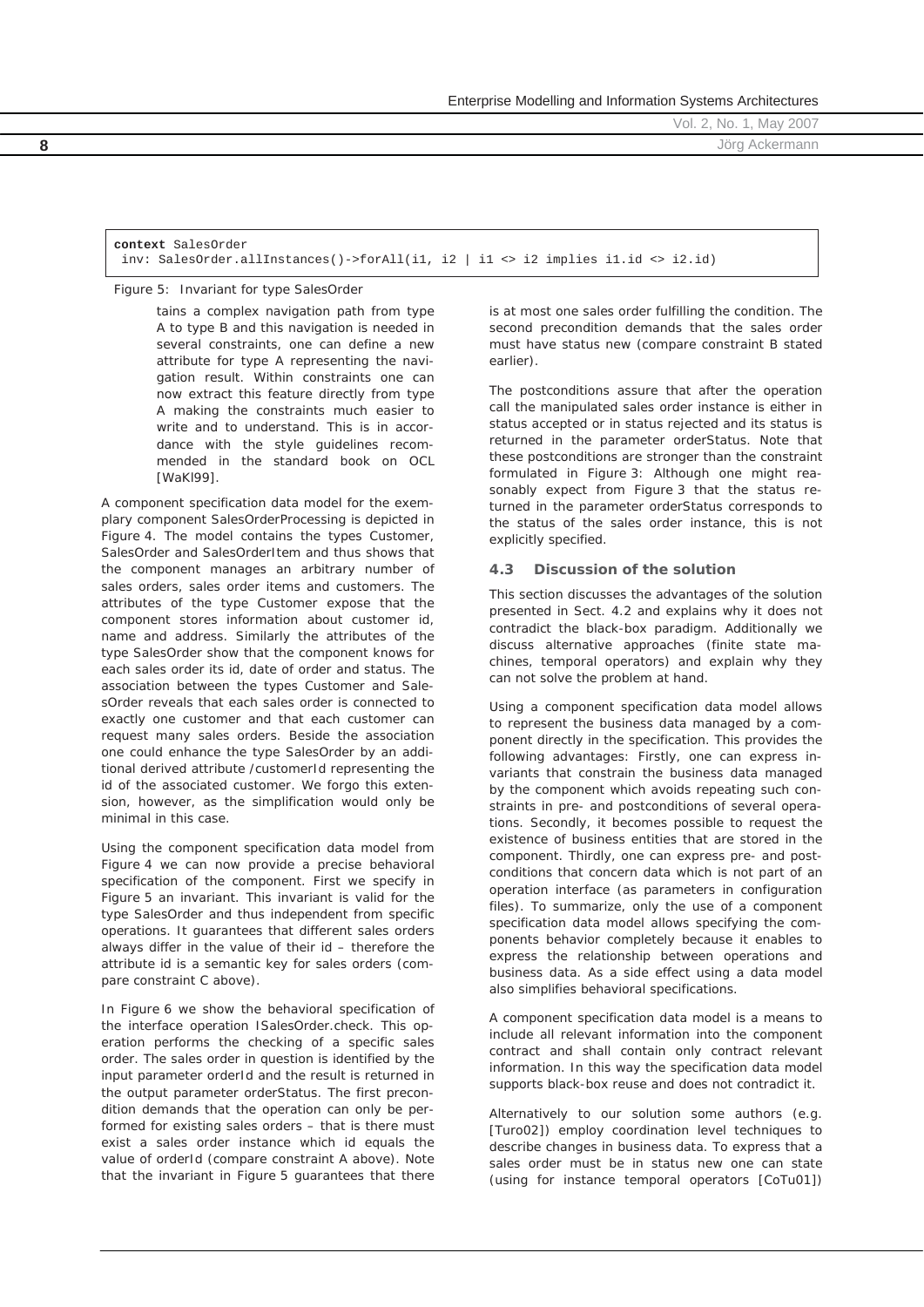Enterprise Modelling and Information Systems Architectures

Vol. 2, No. 1, May 2007

Using a Specification Data Model for Specification of Black-Box Software Components **9**

**context** ISalesOrder::check(orderId: string, orderStatus: OrderStatus) pre: SalesOrder.allInstances()->exists(id = orderId) pre: SalesOrder.allInstances()->select(id = orderId).status = OrderStatus::new post: let ord1: SalesOrder = SalesOrder.allInstances()->select(id = orderId) in ord1.status = OrderStatus::accepted or ord1.status = OrderStatus::rejected post: SalesOrder.allInstances()->select(id = orderId).status = orderStatus

*Figure 6: Constraints for operation ISalesOrder.check* 

that the sales order must have been created earlier (by operation *create*) and that it must not have been changed afterwards by operations *check* or *cancel*. The disadvantages of this approach are: Firstly, it requires that all data needed for a constraint is available in the operation signature and that all changes to business data are always done via the interface. These assumptions are not always fulfilled [Acke01] - business data might for example have come via initial data transfer to the component. Secondly, the resulting constraints are complicated and not easily understandable. Therefore the use of temporal operators does not solve the problem identified earlier.

One might think that finite state machines [OMG05c] are an alternative to a specification data model. Finite state machines are used by some authors to express constraints on coordination level [Over04]. For our example in Figure 2 one could e.g. define a finite state machine for the attribute *status* of *SalesOrder* (with the states *new, rejected*, *accepted* and *canceled*) and specify that operation *ISalesOrder.check* can only be executed in state *new*. Employing finite state machines is a useful *addition* in component specifications but can not replace a specification data model: Listing alone all possible states for a string attribute is virtually impossible. Moreover, a data model in practice might have many attributes and each of them many possible instances. For a state machine approach one could either define one state machine for the component using multi-dimension states (one dimension for each attribute) or define one state-machine for each attribute and specify numerous constraints between these machines. Both approaches are not feasible and there are no clear advantages compared to a specification data model.

# **5 Interface Specification Data Models**

In the last section we introduced the idea of a component specification data model which represents the business data managed by the component. Such a model contains all the contract relevant data manipulated by all interfaces of the component. However, for component specifications it might not be enough to have a conceptual data model only on the component level. A component consumer might also

be interested in the data manipulated by one interface, for instance if he does not plan to use all interfaces.

[ChDa01] introduce Interface Information Models (IIMs) that represent the state of the component on which an interface depends. In their approach they define information models only on interface level (separately for each interface) and thus do not have a model valid for the whole component. The disadvantages of this solution are the missing "big picture" and the necessity to finally tie the loose ends together. For the latter they are forced to introduce additional inter-interface constraints relating the separate information models.

We have argued that component specifications need conceptual data models both on component and interface level and that those models should be closely related. In this section we develop a solution to this requirement.

A conceptual data model for an interface shall represent all business data of the component that is manipulated by that interface. We can observe that one interface manipulates possibly less, but never more business data than all interfaces together. Moreover, the structure of the business data manipulated by the interface can not be different from the structure of all business data. Therefore it is possible to define the conceptual data models on interface level as projections of the model on component level. Following this idea we define an *interface specification data model* as subset of the component specification data model containing all business data that is manipulated by the interface. Note that we have chosen the name *interface specification data model* instead of *interface information model* [ChDa01] for two reasons: First, the terms *specification* and *data* stress that the issue is a data model only for specification purposes and are therefore better suited for blackbox component specification than the rather general term *information*. Second, because of their close relationship we want to name the models on component and interface level similarly, but the term *component information model* is already used in other contexts [Brow98].

To define the specification data model for an interface, it is necessary to specify which elements (types, attributes, associations) of the component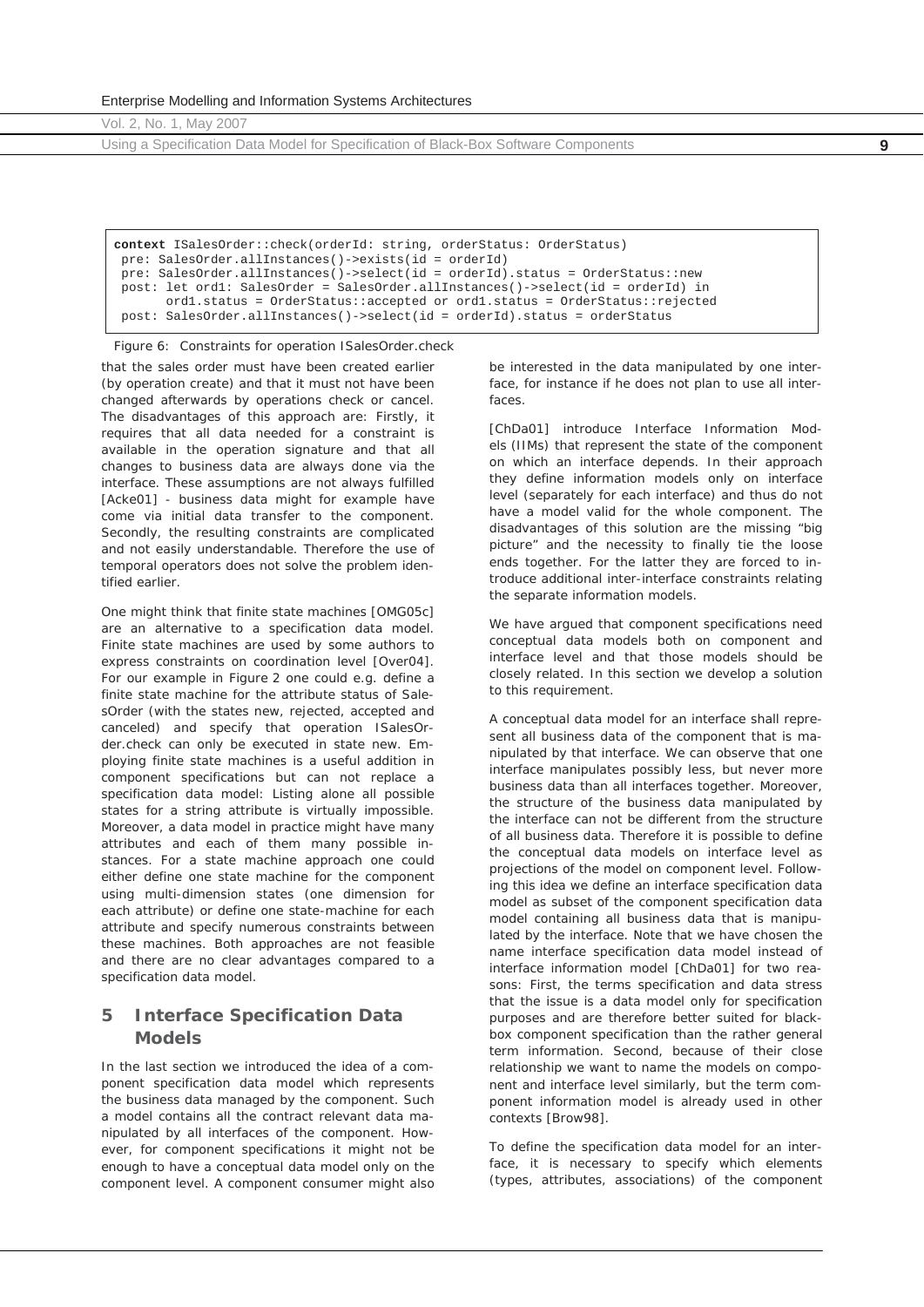|    | Vol. 2, No. 1, May 2007 |
|----|-------------------------|
| 10 | Jörg Ackermann          |
|    |                         |

specification data model are accessed by the interface. In the UML model this is technically realized by the "Uses" construct: For each (component specification data) model element used by an interface a "uses" relation is defined from the interface to the element. In a tool used in praxis it will be better to present this relation on some detail screen for the elements – to show each relation as line in the model would overcrowd the model and substantially lower its clarity.

Figure 7 shows the component specification data model from Figure 4 enhanced by the information which interface uses which model elements. For reasons of clarity we use a workaround to display the uses-relations in the diagram: Each interface was assigned a unique number that is displayed as tagged value. As an example consider interface *ISalesOrder* that carries the tagged value {2}. Additionally each element of the specification data model shows the numbers of those interfaces it is related to. The type *Customer* for instance carries the tagged value {1,2} and is therefore used by the interfaces *ICustomer* ({1}) and *ISalesOrder* ({2}).

Utilizing the component specification data model and the defined uses-relations it is simple to derive an interface specification data model. Figure 8 shows the data model for the interface *ICustomer*. The data model contains only the type *Customer* and all its attributes.

The interface specification data model for the interface *ISalesOrder* is displayed in Figure 9. The interface manipulates sales orders and their items and therefore its data model contains the types *SalesOrder* and *SalesOrderItem*, all their attributes and the association between them. When creating a new sales order a relation to the requesting customer is created. Therefore the type *Customer*, its attribute *id* and its association to *SalesOrder* are also part of the Figure 9 – the other attributes of *Customer*, however, are not accessed.

Enterprise Modelling and Information Systems Architectures

For reasons of completeness Figure 9 also contains the required interface *IStockBooking* because it is a requirement for the correct functioning of the interface *ISalesOrder*. (Note that in difference *ICustomer* does not need *IStockBooking*.) The relationship to *IStockBooking* is, however, not kept by the specification data model and therefore here of no further interest.

To ensure that the resulting interface specification data models are syntactically correct, it is necessary to impose certain constraints. For instance an attribute can only be part of an interface specification data model if its owning type is also included and an association requires both related types to be present. Those constraints are formulated as OCL constraints on the level of the UML metamodel (level M2 in the four-layer metamodel hierarchy of UML [OMG05b]) and must be fulfilled when constructing an interface specification data model. In practice those constraints will be checked by a specification tool.

## **6 Related Work**

Although component specifications have already been addressed by various authors, there are only few approaches ([BJPW99], [Turo02], [Over04]) towards a comprehensive specification of black-box components (see Sect. 2).

All of these comprehensive approaches identify the need for behavioral specifications and propose to use pre- and postconditions based on UML OCL [OMG05a]. All of them neither use an (explicit) specification data model nor discuss the issue of employing one nor give any detailed account how pre- and postconditions shall be formed. To under-



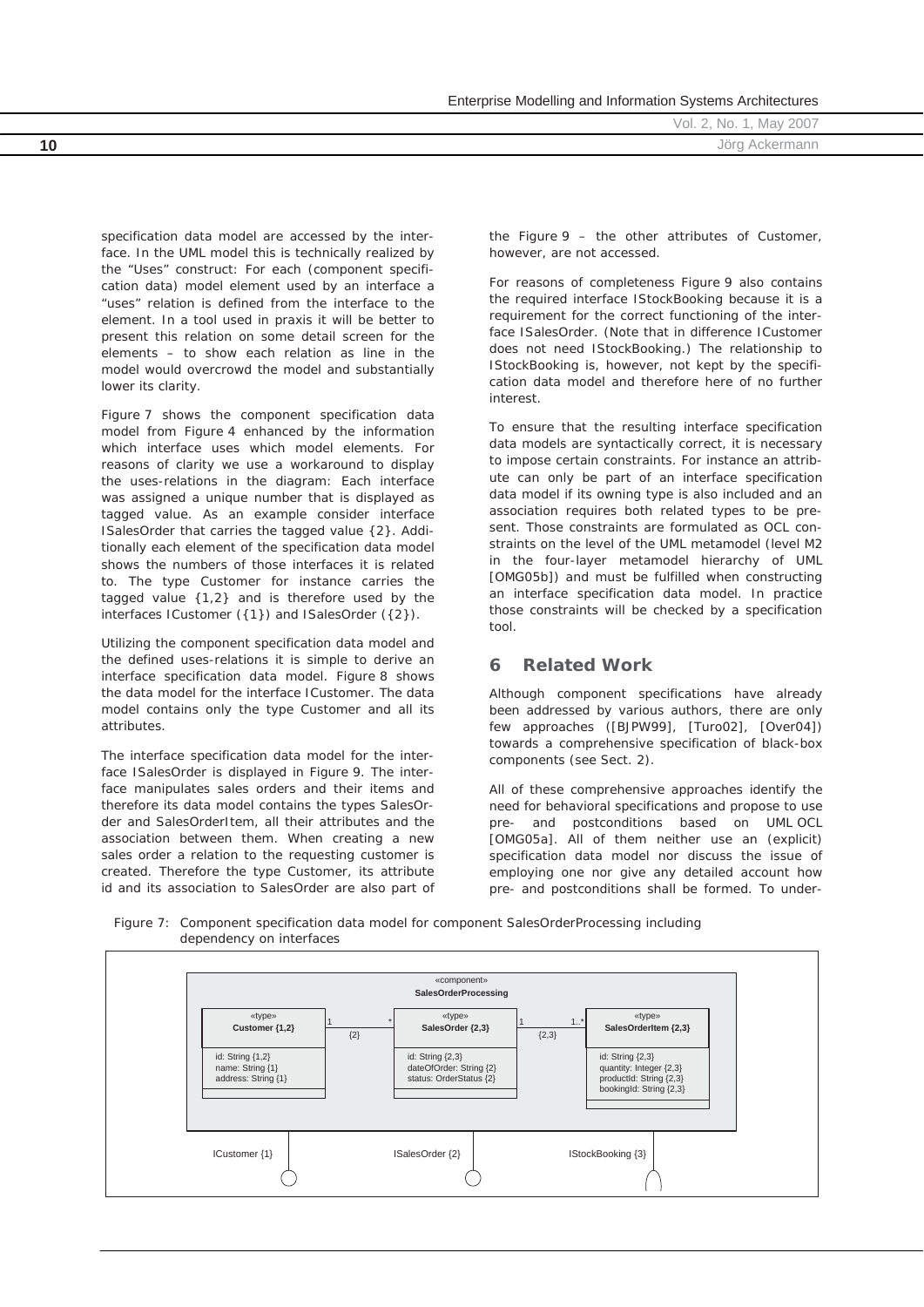Using a Specification Data Model for Specification of Black-Box Software Components **11**



*Figure 8: Interface specification data model for interface ICustomer* 

stand their method of behavioral specification we can only resort to analyzing the given examples. [Turo02] and [Over04] refer in their examples to the business data of the component (for instance a precondition demands that a certain account exists) using interface specification elements alone. While the intention is right, its realization via interface constructs is technically not correct. Resolving the problem requires a specification data model. The examples in [BJPW99] use business data of the component in a technically correct way. One must note, however, that the examples in the given form only work under very strong prerequisites: all data needed in constraints is available via query operations, the component manages only one business entity type and for each business entity instance a new component instance is invoked. As these conditions can not be assumed in all situations the behavioral specification method of [BJPW99] does not present a general solution. We only know about our own publications ([AcTu03], [Acke05], [AcTu06]) that employ a specification data model for black-box specification. In those works such a model is em-

ployed, but its application is neither justified nor sufficiently explained.

Closest to our approach is the work of [ChDa01] - they explicitly discuss the need to represent business data of a component in a model and introduce the idea of interface information models. Our work presents an extension of their concept in two ways: Firstly, by introducing information models on component level from which models on interface level can be deduced we overcome their shortcomings of a missing "big picture" and of having separate models that need to be integrated by additional inter-interface constraints. Secondly, we extended their idea to *black-box* component specification and have argued that this approach is indeed justified. Regarding the black-box issue note the following: [ChDa01] presents a component-based development process. Due to their top-down approach they focus on component identification, design and implementation but not on component reuse and discovery. Consequently they use component specifications to denote requirements and to guide component im-



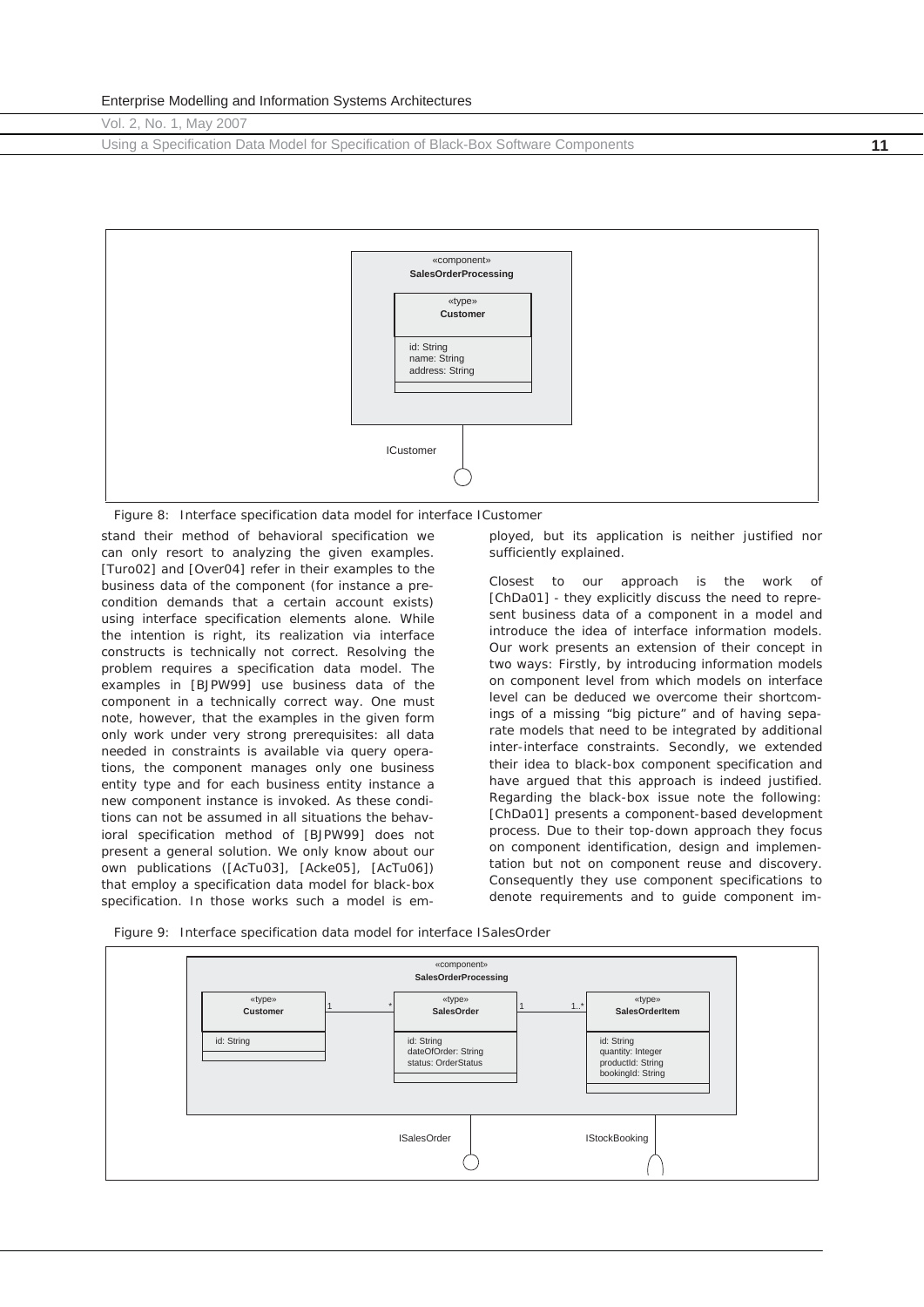Vol. 2, No. 1, May 2007 **12** Jörg Ackermann

plementation and do not consider explicitly component discovery. Their process does not yield a specification document containing all externally visible component properties (and only these). Therefore this specification approach is not sufficient for component discovery by third parties and can not be considered as a black-box component specification approach.

An approach similar to [ChDa01] is presented in [DSWi98] which uses so called type models to specify business data. The difference to our approach is their focus on specification as prerequisite to implementation (again no black-box specification approach) and on the use of object-oriented implementations across component boundaries. Note that the latter might not always be the case for reusable black-box components [SzGM02].

[Meye92] introduced "design by contract" for objectoriented classes by specifying constraints (invariants, pre- and postconditions) which the attributes and operations of a class must adhere to. When specifying behavioral aspects of black-box software components the ideas of Meyer cannot be directly employed – doing so would reveal internal details of the implementation. His ideas were instead transformed and applied to the components interfaces which are specified by pre- and postconditions. In this way, however, only half of the concepts from "design by contract" are used for components: invariants as well as constraints regarding the business data of a component cannot be expressed (for details compare Sect. 4.1). The introduction of a specification data model closes this gap and in this way completes the transformation of "design by contract" principles to component specifications.

## **7 Summary**

This paper discussed in detail the use of conceptual data models in black-box component specification: We showed why current specification approaches are inadequate and introduced the concept of component specification data models to overcome these limitations. Note that component specification data models shall contain contract relevant data only and do not contain implementation details – this is in accordance with the black-box component paradigm. Furthermore we have argued that component specifications need conceptual data models both on component and interface level and that those models should be closely related. To fulfill this requirement we introduced interface specification data models that are derived from the component specification data model.

#### **References**

- [Acke01] Ackermann, J.: Fallstudie zur Spezifikation von Fachkomponenten. In: Turowski, K. (ed.): 2. Workshop Modellierung und Spezifikation von Fachkomponenten. Bamberg 2001, pp. 1-66. (In German)
- [Acke05] Ackermann, J.: Frequently Occurring Patterns in Behavioral Specification of Software Components. In: Turowski, K.; Zaha, J.M. (eds.): Component-Oriented Enterprise Applications - Proceedings of the Conference on Component-Oriented Enterprise Applications (COEA 2005). LNI P-70. Erfurt 2005, pp. 41-56.
- [AcTu03] Ackermann, J.; Turowski, K.: Specification of Customizable Business Components. In: Chroust, G.; Hofer, S. (eds.): Euromicro Conference 2003. Belek-Antalya 2003, pp. 391-394.
- [AcTu06] Ackermann, J., Turowski, K.: A Library of OCL Specification Patterns for Behavioral Specification of Software Components. In: Dubois, E.; Pohl, K. (eds.): CAiSE 2006. LNCS 4001. Springer-Verlag, Berlin Heidelberg 2006, pp. 255-269.
- [BJPW99] Beugnard, A.; Jézéquel, J.-M.; Plouzeau, N.; Watkins, D.: Making Components Contract Aware. In: IEEE Computer 32 (1999) 7, pp. 38-44.
- [Bosc97] Bosch, J.: Adapting Object-Oriented Components. In: Proceedings of the 2nd International Workshop on Component-Oriented Programming (WCOP '97). Turku 1997, pp. 13-21.
- [Brow00] Brown, A.W.: Large-Scale Component-Based Development. Prentice Hall, Upper Saddle River 2000.
- [Brow98] Brown, A.W.: From Component Infrastructure to Component-Based Development. In: Position Paper of the 1998 International Workshop on Component-Based Software Engineering. Tokyo 1998.
- [ChDa01] Cheesman, J.; Daniels, J.: UML Components. Addison-Wesley, Boston 2001.
- [CoTu01] Conrad, S.; Turowski, K.: Temporal OCL: Meeting Specification Demands for Business Components. In: Siau, K.; Halpin, T. (eds.): Unified Modeling Language: Systems Analysis, Design and Development Issues. Idea Group, Hershey 2001, pp. 151-165.
- [DSWi98] D'Souza, D.F.; Wills, A.C.: Objects, Components, and Frameworks with UML: The Catalysis Approach. Addison-Wesley, Reading 1998.
- [GeGh06] Geisterfer, C. J. M.; Ghosh, S.: Software Component Specification: A Study in Perspective of Component Selection and Reuse. In: Proceedings of the 5th International Conference on COTS Based Software Systems (ICCBSS). Orlando (USA) 2006, pp.100-108.
- [HaTu02] Hahn, H.; Turowski, K.: General Existence of Component Markets. In: Trappl, R. (ed.): Sixteenth European Meeting on Cybernetics and Systems Research (EMCSR). Vol. 1, Vienna 2002, pp. 105-110.
- [HeLi01] Hemer, D.; Lindsay, P.: Specification-based retrieval strategies for module reuse. In: Grant, D.; Sterling, L. (eds.): Proceedings 2001 Australian Software Engineering Conference. IEEE Computer Society. Canberra 2001, pp. 235-243.